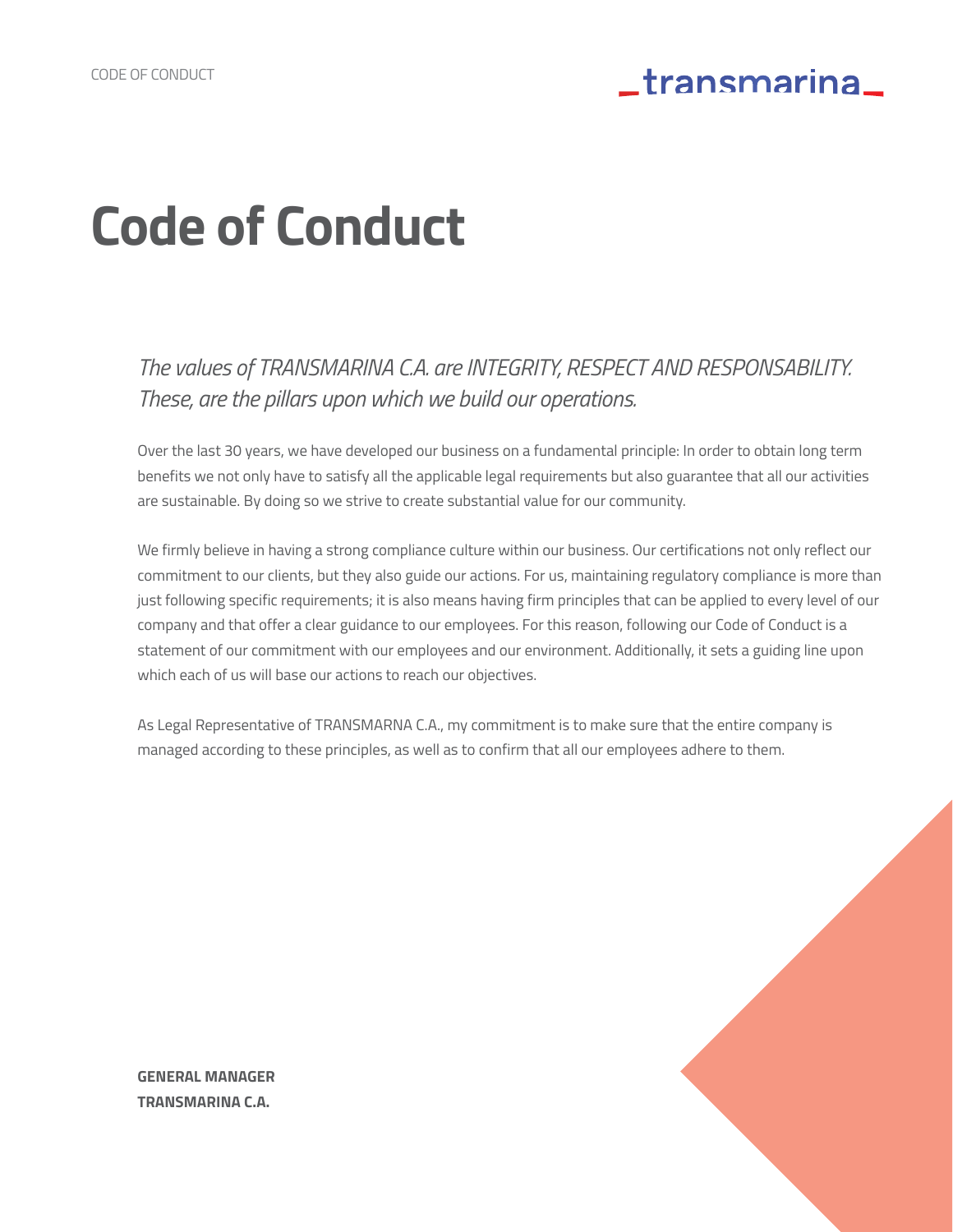

### Integrity Honesty Responsability

**These words describe who we are.**  These are our values, guiding what we do in TRANSMARINA C.A.

#### **Conduct Standards**

We shall pursue our activities with honesty, integrity and respect for human rights as well as the interests of every employee.

We shall respect the legitimate interests of all those with whom we have commercial and employment relationships.

#### **Legislation Compliance**

TRANSMARINA C.A. and its employees shall comply with all rules and regulations in Ecuador, as well as with the current legislation and laws of the countries where we export our products.

#### **Employees**

TRANSMARINA C.A. is engaged in promoting a work environment that includes diversity and equal opportunities, as well as mutual trust and respect for human rights, avoiding any kind of discrimination or harassment.

We will recruit, employ and promote employees on the basis of the qualifications and abilities that the work requires.

**Our Principles**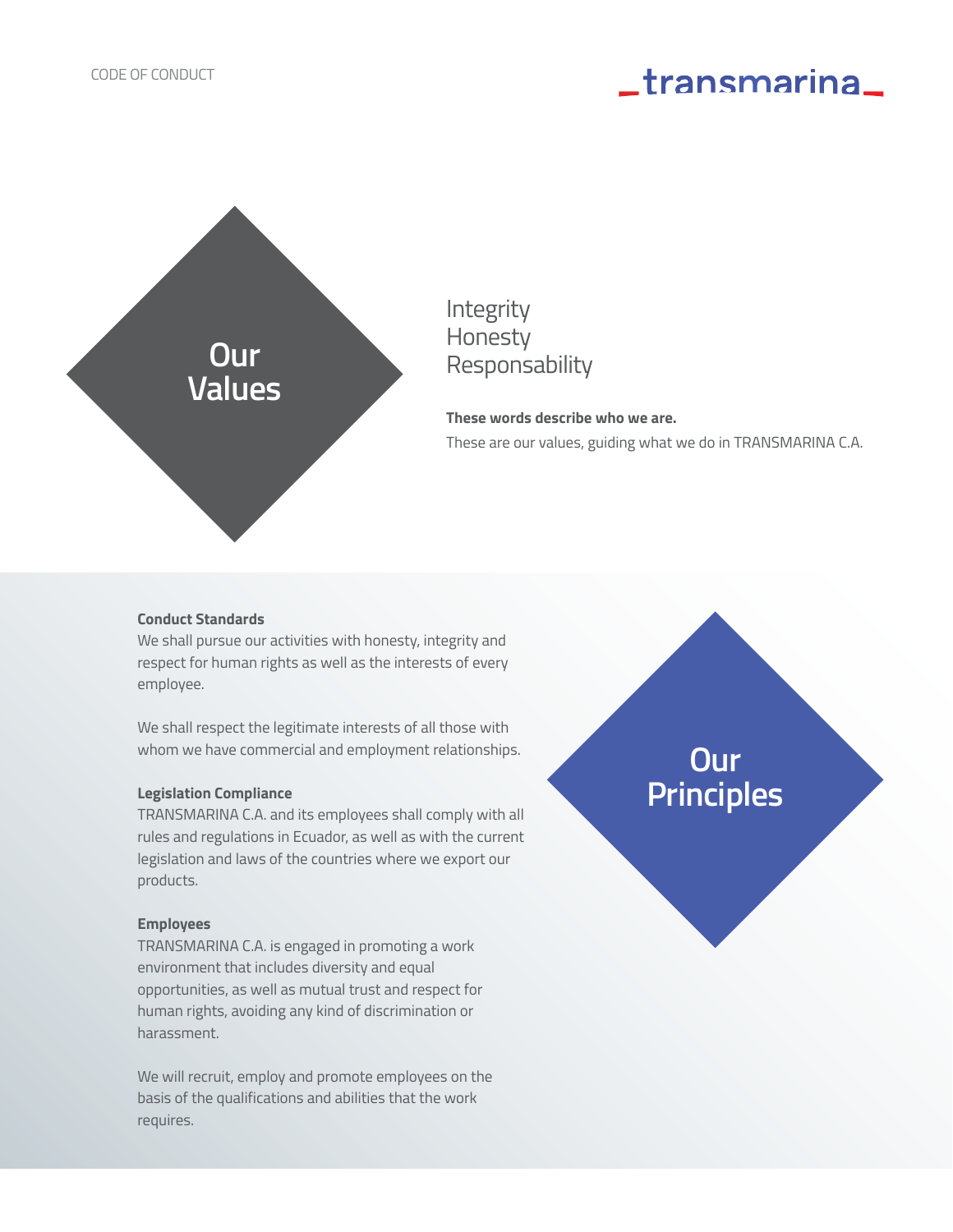We are committed to safe and healthy working conditions for all employees. We will provide employees with a total remuneration package that meets or exceeds the legal minimum standards or appropriate prevailing industry standards.

We will not use any type of forced or child labor, or any type of work that denigrates our employees.

We respect the dignity of the individual and the right of employees to freedom of association and collective bargaining.

We shall maintain a direct communication with all employees, maintaining confidentiality in any case.

#### **Clients**

TRANSMARINA C.A. is engaged in providing products and services that fulfill all quality standards, and that are safe to the health of those who consume them.

#### **Supply Chain**

TRANSMARINA C.A. is engaged in establishing mutually beneficial relationships with our suppliers, clients and other interested parties, who we will ensure also adhere to our principles.

#### **Environmental Care**

TRANSMARINA C.A. cares for the environment, assuring the sustainability of its business.

#### **Fair Competition**

TRANSMARINA C.A. firmly believes in fair competition and supports the development of fair competition laws.

All employees of TRANSMARINA C.A. will conduct their operations in accordance with the principles of fair competition and all applicable regulations.

#### **Integrity**

TRANSMARINA C.A. does not give or receive, whether directly or indirectly, bribes or other improper advantages for business or financial gain.

No employee of TRANSMARINA C.A. may offer, give or receive any gift or payment which is, or may be construed as being a bribe.

Any demand for or offer of a bribe must be rejected immediately and reported to management.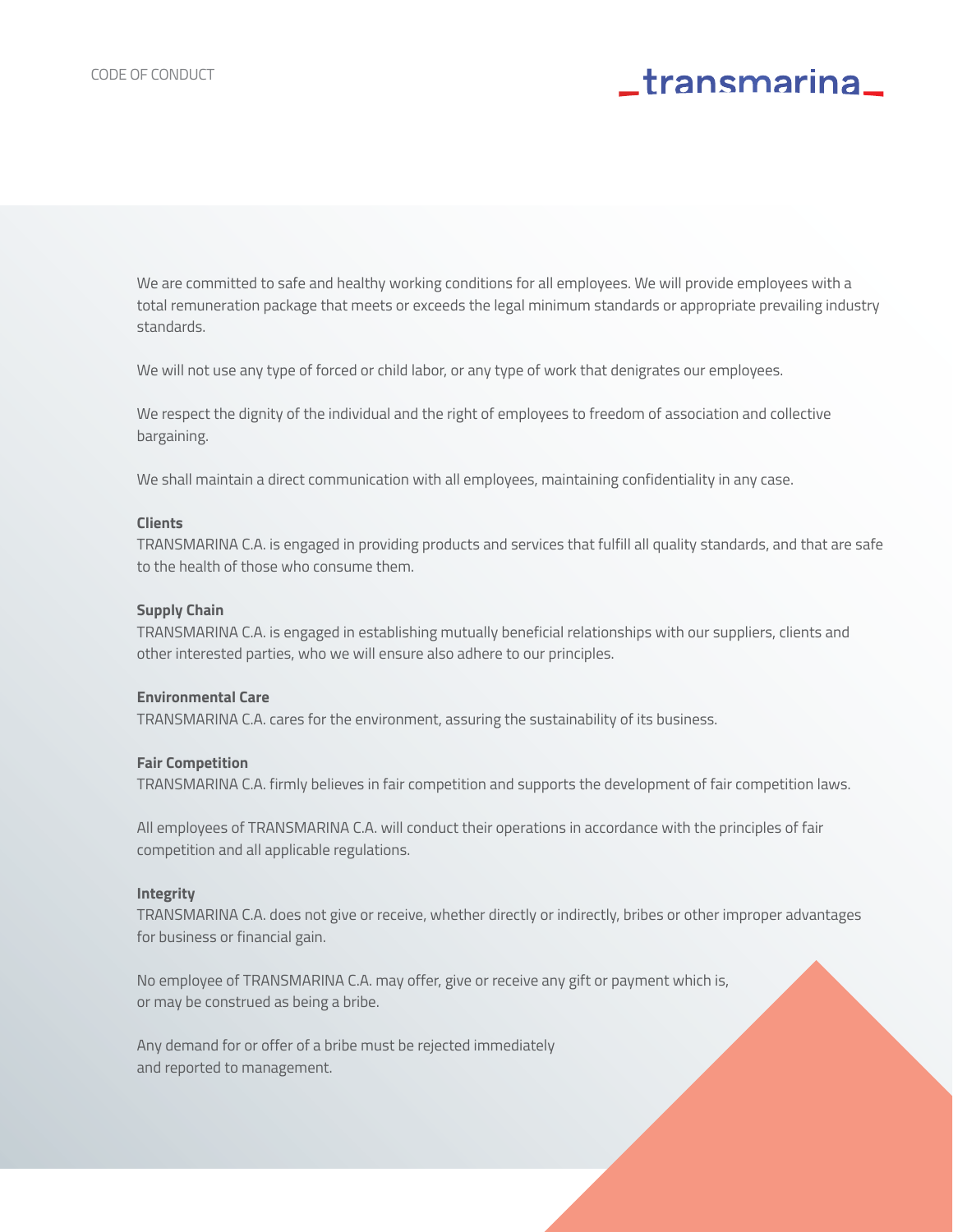### **Respect, Dignity and Fair Treatment**

A responsible company will only flourish in societies in which all rights are respected.

TRANSMARINA C.A. is committed to ensuring that all its employees work in an environment that promotes diversity, mutual trust and respect for human rights, as well as equal opportunities with no discrimination or harassment.

- **• NO TO DISCRIMINATION:** Treat everyone fairly and equally, without discrimination on the grounds of race, age, role, gender, gender identity, religion, country of origin, sexual orientation, marital status, social situation, dependents, disability, social class or political views. This includes consideration for recruitment, promotion, rewards, benefits, training or retirement which must be based on merit.
- **• NO TO PRECARIOUS EMPLOYMENT:** Ensure all employees' work is conducted on the basis of freely agreed and documented terms of employment, according to the current legal framework, clearly understood by and made available to relevant employees and others working for the company.
- **• FAIR REMUNERATION:** Ensure all employees are provided with fair wages including a total remuneration package that meets or exceeds legal minimum standards or appropriate prevailing industry standards, and that remuneration terms established by legally binding collective agreements are implemented and adhered to. Other than legally mandated deductions, all other deductions from wages require the expressed and written consent of the employee.
- **• FREEDOM OF ASSOCIATION AND COLLECTIVE BARGAINING:** We respect employees' rights freedom to join a legally recognized trade union, or any other body representing their collective interests. We strive to establish constructive dialogue and bargain in good faith with trade unions or representative bodies on employment conditions taking national laws into consideration.
- **• NO TO FORCED LABOR:** The company strongly rejects the use of forced, compulsory or trafficked labor. We have a zero tolerance of forced labor.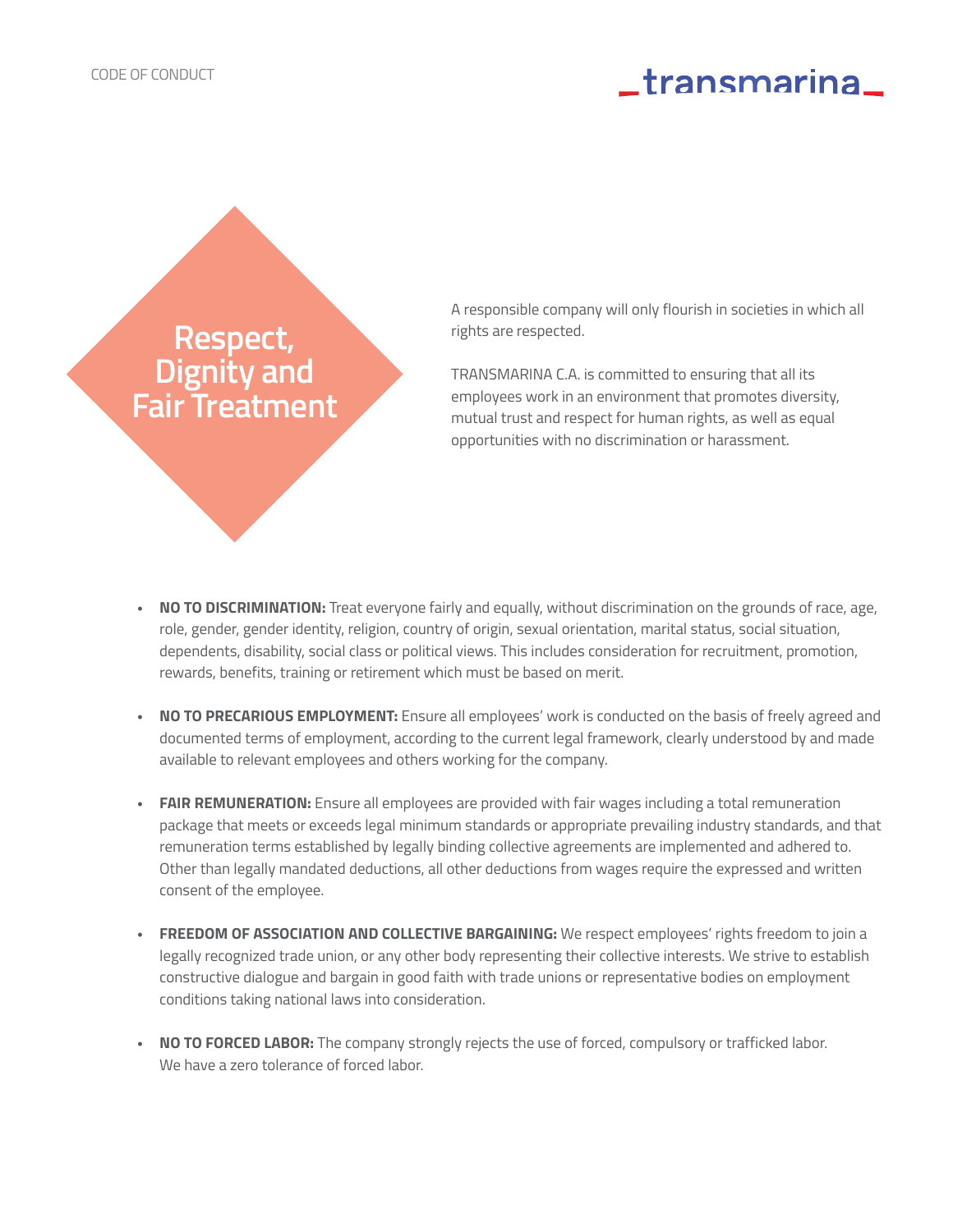- **• NO TO CHILD LABOR:** The company strongly rejects the use of child labor, i.e. individuals under the local legal minimum working age or mandatory schooling age, whichever is prevalent.
- **• DECENT WORK HOURS:** We will avoid exceeding regular and overtime hours allowed by the law. All overtime work will be on a voluntary basis.
- **• SPECIAL PROTECTION FOR YOUNG EMPLOYEES:** When young workers are employed (insofar as it is short-term work experience schemes and work that forms part of an educational program are permitted), the company does not allow to require or allow them to do work that is mentally, physically, socially or morally dangerous or interferes with their schooling.
- **• HEALTH AND SAFETY:** TRANSMARINA C.A. is committed to providing healthy and safe working conditions, as well as to comply with all applicable legislation and regulations. Everyone at TRANSMARINA C.A., has a role to play: Managers are responsible for the occupational health and safety of their reports. As a condition of our employment, we all have a duty to work safely.
- **• COMPLAINTS:** Provide transparent, fair and confidential procedures for employees to raise relevant concerns. These must enable employees to discuss any situation where they believe they have been discriminated against, treated unfairly, without respect or dignity, with their direct line manager - or an independent manager - without fear of retaliation.
- **• COMUNICATION:** Maintain a clear and transparent system of employee and management communication that enables employees to consult and have an effective dialogue with management.

#### **Oposing Corruption**

Integrity defines the way we behave, wherever we are. In TRANSMARINA C.A., it defines a guideline for our actions in order to achieve long term success.

#### **Avoiding Conflicts of Interest**

Conflicts of interest can have a significant negative impact on the reputation and effectiveness of the company, its people and business.

This Code Policy sets out what employees must do to manage real or perceived conflicts of interest.

### **Corporate Ethical Behavior**

**\_transmarina**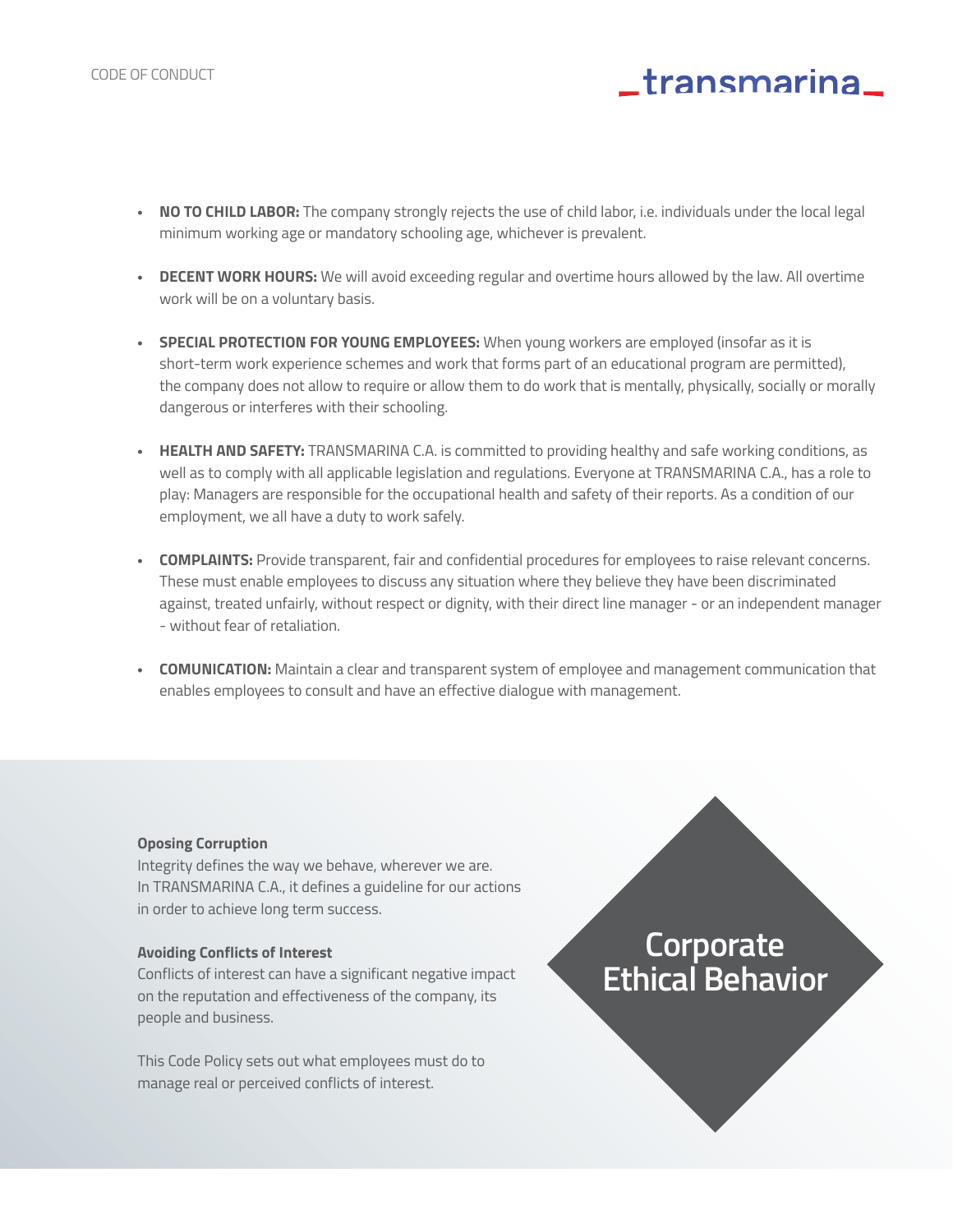- **•** Take, or divert to others, any business opportunities that arise in the course of doing their job, that could be of interest to the company.
- **•** Allow their personal, financial or political activities to affect or be perceived to affect the way they do their job in the company.
- **•** Work for, or provide any services to, competitors, customers or suppliers unless they have prior written approval from their line manager.
- **•** Work as a public official unless they have prior written approval from their line manager.

#### **Anti - Bribery**

To support global efforts to fight corruption, most countries have laws that prohibit bribery: many apply these 'internationally' to behavior beyond their borders.

Dealings with public officials are particularly high risk: even the appearance of illegal conduct could cause significant damage to the company´s reputation.

Employees must not, directly or indirectly (e.g. via suppliers, agents, distributors, consultants, lawyers, intermediaries or anyone else):

- **•** Offer or give bribes or improper advantages (including facilitation payments) to any public official or other individual or third party, which are, or give the impression that they are, intended to influence decisions by any person about the company.
- **•** Request or receive bribes or improper advantages from any third party, which may be, or give the impression that they may be, intended to influence decisions by the company about that third party.
- **•** When an employee considers that a bribe, improper advantage or facilitation payment has been given or received, they must not conceal this, but report it to their line manager.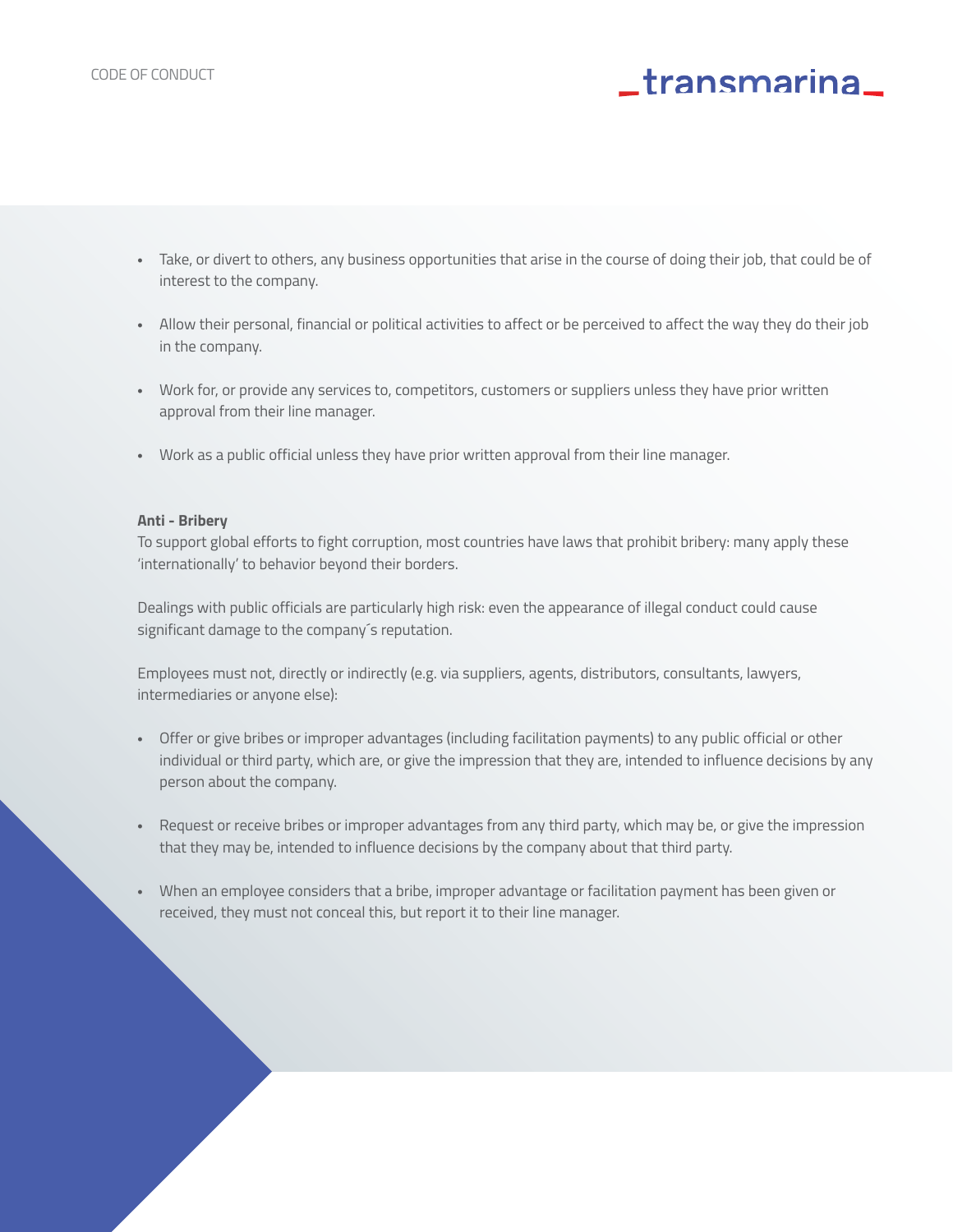### **Environmental Protection**

In TRANSMARINA C.A. we are committed to sustainable corporate practices. We make an effort to use properly all natural resources in all the different phases of the life cycle of our products; we support the use of renewable resources in a sustainable manner and we also minimize the impact of our operations on the environment.

Throughout the life cycle of the product, we involve all our employees, starting with our fleet´s crew and finishing with our consumers, with the purpose of reducing the environmental impact of our products and activities.

Our fleet complies with the current environmental legislation. Together with the WWF, we are implementing a Fishery Improvement Plan (FIP) on our longline fishing fleet; our purse seine fleet is also a member of TUNACONS and is developing their FIP in association with WWF.

TRANSMARINA C.A. does not buy or commercialize illegal, unreported or unlegislated fishing. Our fleet and our suppliers´ fleet possess the appropriate permits and current authorizations.

Information is one of the company´s most valuable business assets.

TRANSMARINA C.A. is committed to safeguarding and protecting our and any other information entrusted to us.

Information within our company is held in many different formats, including paper, electronically in documents or in IT applications & systems. Our requirements to protect the information apply to all formats.

### **Safeguarding Information**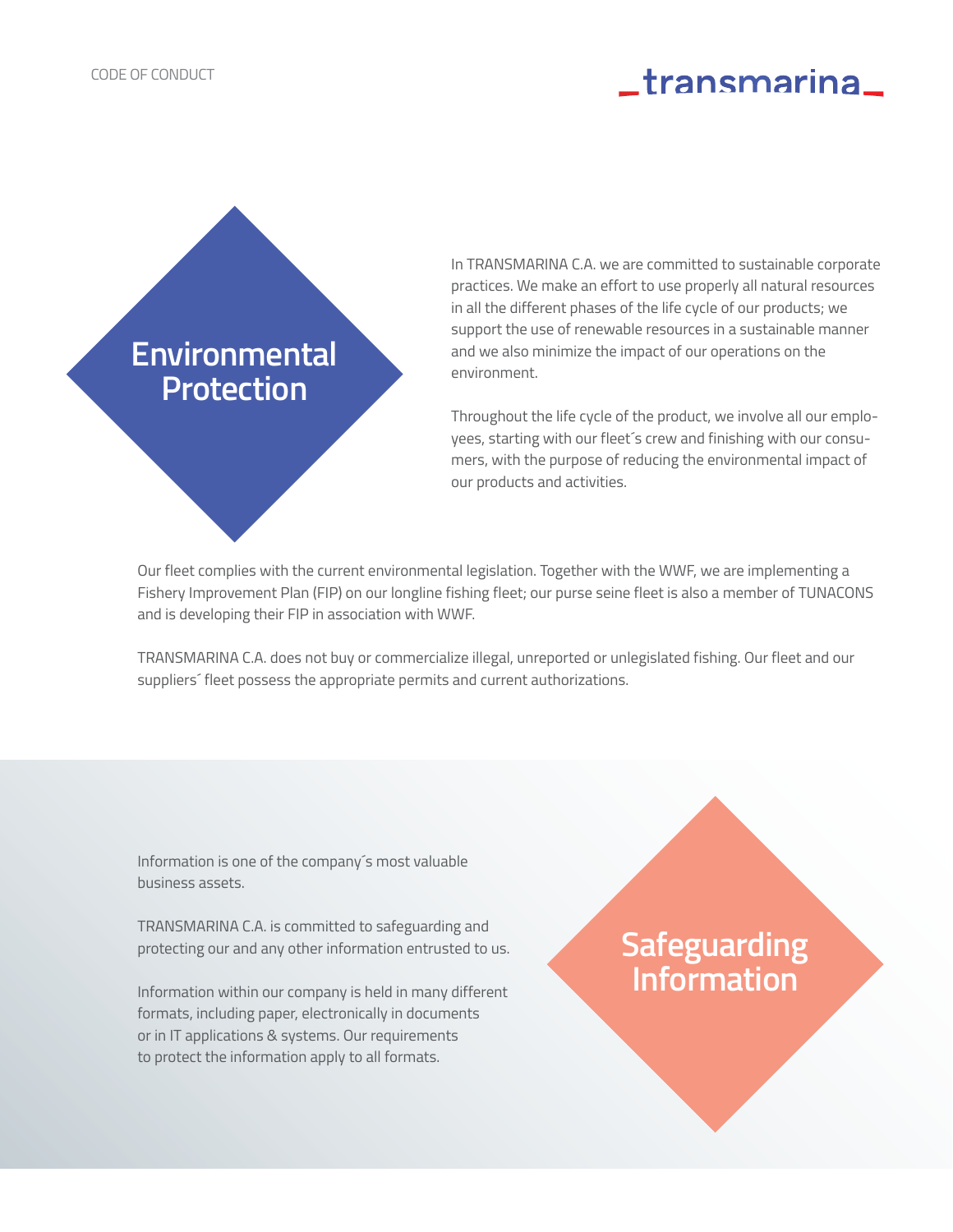#### **Preventing Insider Trading**

Trading or encouraging others to trade on inside information, or giving it to unauthorized parties, is a criminal offence in several countries: a breach of the applicable laws can lead to fines and/or imprisonment.

Inside (or price sensitive) information means information that is not available to the public and that a reasonable investor would probably consider important in deciding whether to buy or sell a company's shares.

Examples of inside information include the following:

- **•** Business results or forecasts for the whole company or for one of our listed subsidiaries
- **•** A major new product, product claim or product incident/issue
- **•** An acquisition, merger or divestment
- **•** A sizeable restructuring project
- **•** Major developments in litigation cases or in dealings with regulators or governments
- **•** Revisions in dividend policy
- **•** Changes in executive directors

#### **Personal Data And Privacy**

TRANSMARINA C.A. respects the privacy of all individuals and the confidentiality of any personal data that we hold about them. All personal data must be up to date: inaccurate data must be corrected and records of any changes must be maintained.